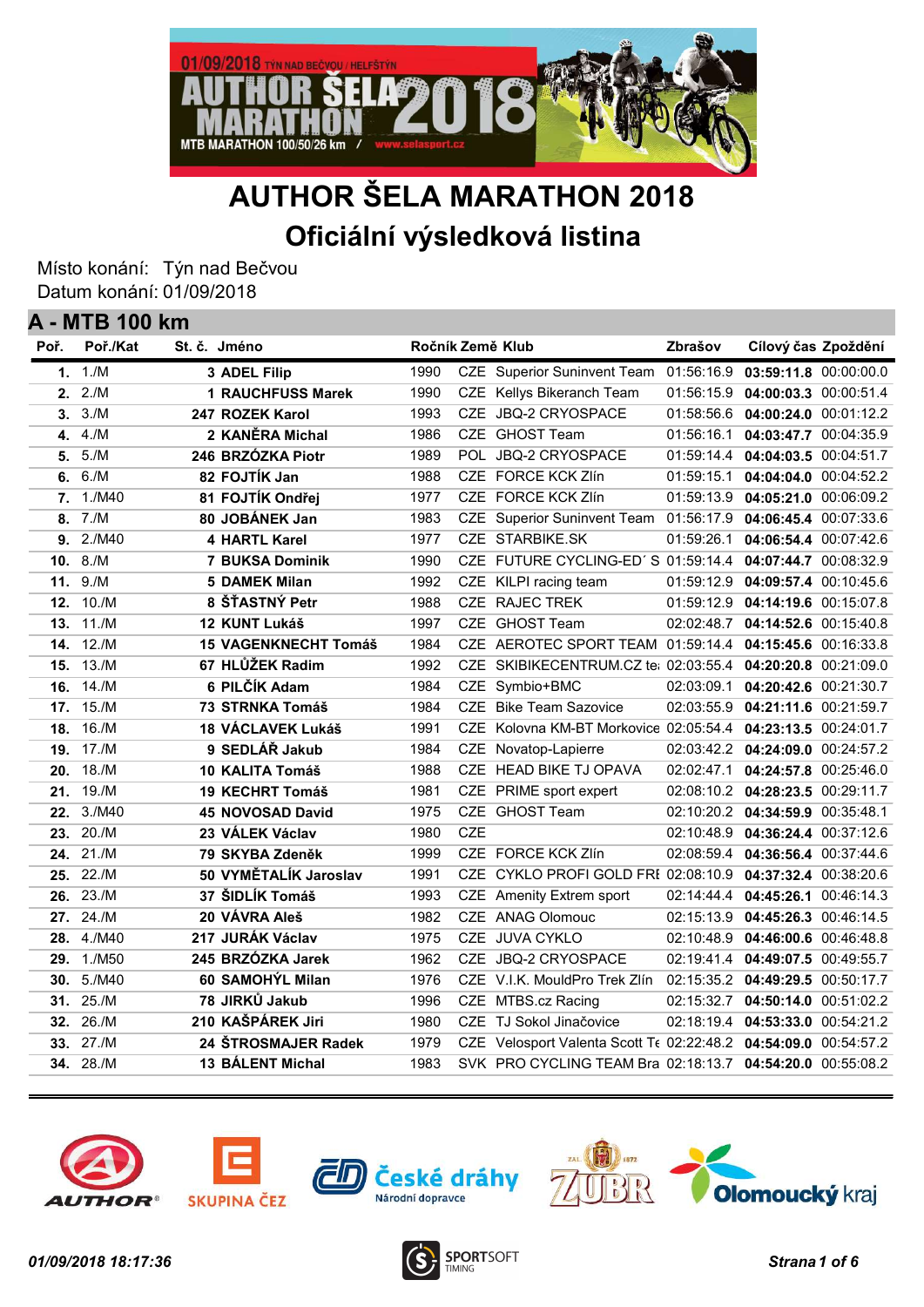| Poř. | Poř./Kat           | St. č. Jméno             | Ročník Země Klub |            |                                                          | Zbrašov    | Cílový čas Zpoždění                  |  |
|------|--------------------|--------------------------|------------------|------------|----------------------------------------------------------|------------|--------------------------------------|--|
| 35.  | 6./M40             | 28 KOLOMAZNÍK Milan      | 1974             | <b>CZE</b> |                                                          | 02:23:03.4 | 04:54:50.5 00:55:38.7                |  |
| 36.  | 29./M              | 17 HYNEČEK Michal        | 1987             |            | CZE Aspire SCM                                           |            | 02:15:12.4  04:54:58.0  00:55:46.2   |  |
| 37.  | 30./M              | 25 VÁLEK Adam            | 1984             |            | CZE Drásal TEAM Holešov                                  |            | 02:18:14.2 04:55:45.7 00:56:33.9     |  |
|      | 38. 7./M40         | 69 SMEJKAL Roman         | 1976             |            | CZE Synerga Bike Team                                    |            | 02:21:51.7 04:56:39.7 00:57:27.9     |  |
|      | 39. 31./M          | 231 ZEDNÍK Pavel         | 1979             |            | CZE Cykloklub Dalečín                                    |            | 02:15:16.4  04:58:12.0  00:59:00.1   |  |
| 40.  | 32./M              | 11 HOLUB Milan           | 1982             |            | CZE SK BAgBIKE                                           | 02:20:39.9 | 05:03:58.4 01:04:46.6                |  |
| 41.  | 33./M              | 144 KUBIŠTA Michal       | 1990             | CZE        | Šmídl Bike Team                                          |            | 02:24:32.2 05:04:44.4 01:05:32.6     |  |
|      | 42. 8./M40         | 21 NEBESKÝ Tomáš         | 1969             |            | CZE Varta                                                |            | 02:24:16.7 05:07:36.4 01:08:24.6     |  |
| 43.  | 34./M              | 29 VÝMOLA Petr           | 1982             |            | CZE CYKLOTRENINK.com                                     |            | 02:24:17.7 05:08:41.8 01:09:30.0     |  |
| 44.  | 35./M              | <b>55 DAREBNIK Libor</b> | 1981             |            | CZE TÜV SÜD RUSAVA BIKE 02:18:17.2 05:09:15.1 01:10:03.3 |            |                                      |  |
| 45.  | 36./M              | 32 ŠOT Michal            | 1988             |            | CZE KILPI racing team                                    |            | 02:20:33.7 05:09:26.1 01:10:14.3     |  |
|      | 46. 2./M50         | 76 ŠNOBEL Zdeněk         | 1965             | <b>CZE</b> |                                                          |            | 02:22:28.7 05:09:28.1 01:10:16.3     |  |
|      | 47. 37./M          | 233 FUČÍK Jan            | 1982             |            | CZE MIKE BIKER                                           |            | 02:24:29.2 05:09:48.1 01:10:36.3     |  |
| 48.  | 3./M50             | 204 KŘIŽÁK Petr          | 1965             |            | CZE Křižák Team                                          | 02:23:31.9 | 05:10:13.1 01:11:01.3                |  |
| 49.  | 4./M50             | 237 ŠŤASTA Libor         | 1966             |            | CZE REGA team                                            |            | 02:28:37.2 05:10:44.3 01:11:32.5     |  |
| 50.  | 38./M              | <b>46 KARSCH Dominik</b> | 1998             |            | CZE 4ever Cyklo Bulis Team                               |            | 02:21:50.2   05:11:22.1   01:12:10.3 |  |
| 51.  | 9./M40             | 164 PALÁSEK Igor         | 1975             |            | CZE OCA Brno                                             |            | 02:28:31.9 05:11:33.6 01:12:21.8     |  |
| 52.  | 39./M              | 194 VRUBEL Radek         | 1994             | <b>CZE</b> |                                                          | 02:19:22.7 | 05:12:00.1 01:12:48.2                |  |
| 53.  | 10./M40            | 239 JAKUBEC Vít          | 1977             |            | CZE BB CYKLOSPOR SUPERI 02:33:40.7 05:13:46.3 01:14:34.5 |            |                                      |  |
| 54.  | 11./M40            | 58 KANDRNÁL Martin       | 1972             |            | CZE SKP Holešov                                          |            | 02:30:31.9 05:15:34.3 01:16:22.5     |  |
| 55.  | 40./M              | 241 CHORVÁT Stano        | 1985             |            | CZE TZT CREW                                             |            | 02:29:51.9 05:15:46.3 01:16:34.5     |  |
| 56.  | 12./M40            | 57 DUSÍK Martin          | 1974             | <b>CZE</b> |                                                          | 02:31:04.9 | 05:16:20.3 01:17:08.5                |  |
| 57.  | 41./M              | 22 KŘIVÁNEK Tomáš        | 1994             |            | CZE Cyklosport Unite                                     |            | 02:42:47.0 05:16:59.5 01:17:47.7     |  |
| 58.  | 13./M40            | 124 HÖLL Radek           | 1977             |            | CZE ENDEKA Basta                                         |            | 02:33:16.2   05:17:02.3   01:17:50.4 |  |
| 59.  | 42./M              | 148 LAUCKÝ Pavel         | 1983             |            | CZE Kola Koblížek                                        |            | 02:30:40.4  05:17:08.3  01:17:56.4   |  |
| 60.  | 43./M              | 205 FILGAS Ondřej        | 1981             |            | CZE OSTRAVA !!!                                          | 02:24:36.7 | 05:17:15.3 01:18:03.5                |  |
| 61.  | 14./M40            | 62 OVESNÝ Pavel          | 1975             |            | CZE ZVONEK SPORT Valašsk 02:19:29.4                      |            | 05:17:33.0 01:18:21.2                |  |
| 62.  | 15./M40            | 30 KREJČÍK Ondřej        | 1972             |            | CZE Beespee.cz                                           |            | 02:35:04.4  05:17:52.5  01:18:40.7   |  |
| 63.  | 44./M              | 234 MUNK Rudolf          | 1979             |            | CZE VZS Ostrava                                          |            | 02:35:36.0 05:17:57.5 01:18:45.7     |  |
| 64.  | 16./M40            | 33 MENŠÍK Jan            | 1977             |            | CZE Kroměřížské bajker                                   | 02:24:35.7 | 05:18:28.0 01:19:16.2                |  |
| 65.  | 17./M40            | 190 TOSOVSKY Jiri        | 1978             |            | <b>CZE</b> Wolverine Racing                              |            | 02:31:45.2 05:19:07.5 01:19:55.7     |  |
| 66.  | 18./M40            | 71 SYTAŘ Tomáš           | 1974             |            | CZE Koloshop Team                                        |            | 02:31:44.7  05:19:30.0  01:20:18.2   |  |
|      | 67. 45./M          | 128 JASANSKÝ Petr        | 1985             |            | CZE Novatop-Lapierre                                     |            | 02:30:25.9   05:19:50.2   01:20:38.4 |  |
| 68.  | 46./M              | 212 BABINEC Marcel       | 1979             |            | SVK Timm                                                 |            | 02:31:45.4  05:22:06.0  01:22:54.2   |  |
|      | 69. 19./M40        | 235 CENIGA Miloš         | 1976             | CZE        |                                                          |            | 02:32:34.9   05:22:34.7   01:23:22.9 |  |
|      | 70. 20./M40        | 185 ŠTĚTAŘ Jaroslav      | 1977             |            | CZE Kola Koblížek                                        |            | 02:27:19.4  05:22:35.0  01:23:23.1   |  |
|      | 71. 21./M40        | 206 FILGAS Jan           | 1973             | CZE        |                                                          |            | 02:32:08.7 05:23:48.7 01:24:36.9     |  |
| 72.  | 1.1                | 43 KUNTOVÁ Vendula       | 1993             |            | CZE GHOST Team                                           |            | 02:33:54.9   05:24:05.4   01:24:53.6 |  |
| 73.  | 22./M40            | 68 HYNEČEK Roman         | 1975             |            | CZE Amenity Extrem sport                                 |            | 02:23:00.2  05:24:34.9  01:25:23.1   |  |
|      | <b>74.</b> 23./M40 | 26 SLINTÁK Michal        | 1977             |            | CZE Slovan Luhačovice                                    |            | 02:40:10.0 05:24:51.4 01:25:39.6     |  |
|      | 75. 47./M          | 53 SMÉKAL Karel          | 1985             |            | CZE AWL-technic                                          |            | 02:33:32.9 05:26:09.9 01:26:58.1     |  |
|      | 76. 24./M40        | 65 VANĚK Petr            | 1973             |            | CZE MTB Kozí Chlívek                                     |            | 02:24:51.7   05:26:46.7   01:27:34.9 |  |
|      | 77. 48./M          | 150 LIŠKA Martin         | 1979             | <b>CZE</b> |                                                          |            | 02:40:24.2  05:28:01.4  01:28:49.6   |  |
|      | 78. 25./M40        | 249 FÁBRY Peter          | 1976             |            | SVK DOLOMITYBIKE NITRA                                   |            | 02:32:21.2 05:28:23.2 01:29:11.3     |  |
|      | <b>79.</b> 26./M40 | 208 BŘEZÍK Martin        | 1971             | CZE        |                                                          |            | 02:33:36.9 05:28:25.7 01:29:13.8     |  |
|      | 80. 27./M40        | 211 VALA Martin          | 1969             | <b>CZE</b> |                                                          |            | 02:41:17.0 05:28:28.2 01:29:16.3     |  |
|      | 81. 49./M          | 180 SUCHÁNEK Zdeněk      | 1987             | <b>CZE</b> |                                                          |            | 02:36:59.2  05:29:34.9  01:30:23.1   |  |
|      | 82. 50./M          | 36 RYBA Lukáš            | 1979             |            | CZE BB Cyklosport Superior                               |            | 02:36:40.7  05:29:35.9  01:30:24.1   |  |











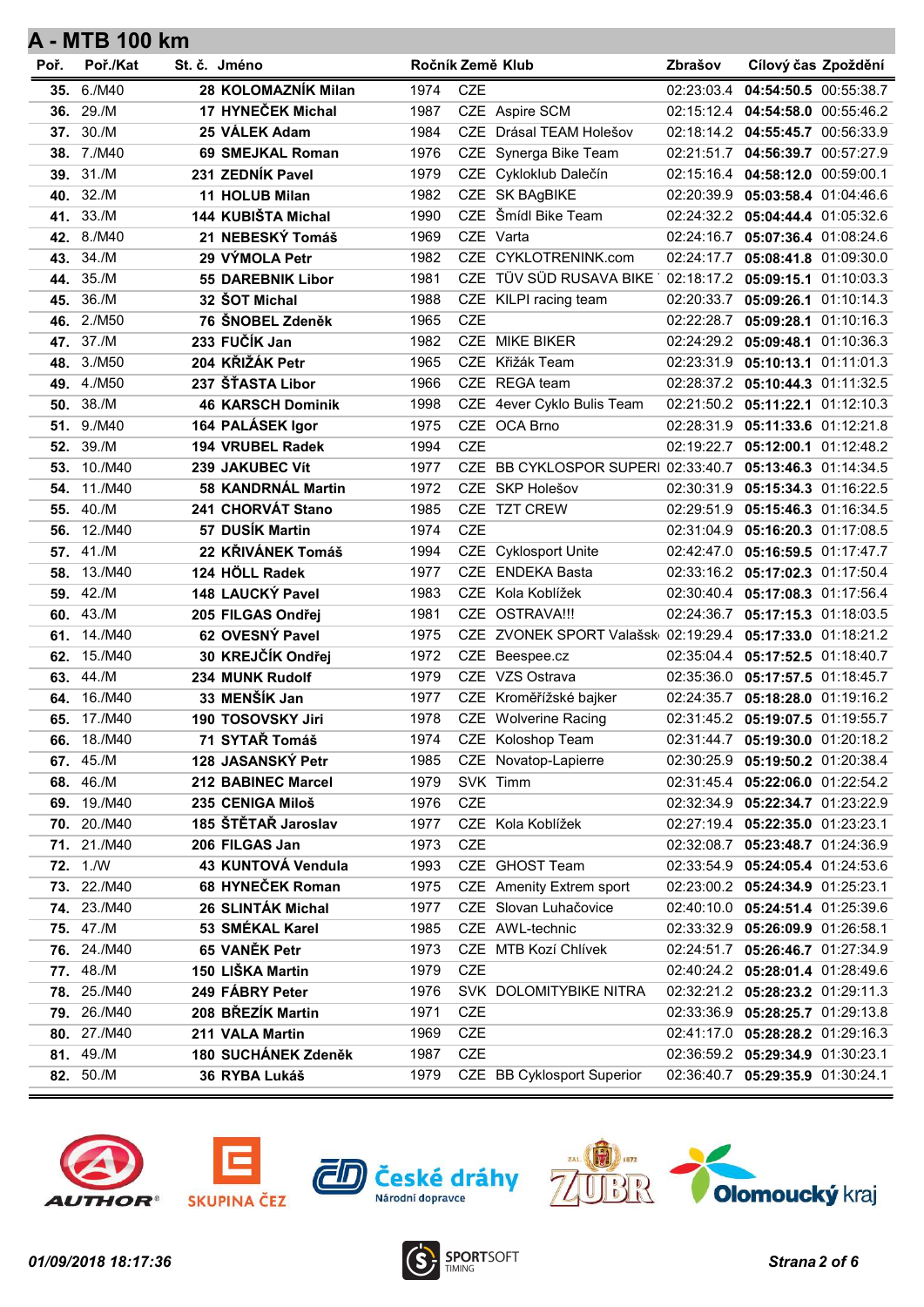| Poř. | Poř./Kat                            | St. č. Jméno                           | Ročník Země Klub |            |                                                              | Zbrašov    | Cílový čas Zpoždění                                       |  |
|------|-------------------------------------|----------------------------------------|------------------|------------|--------------------------------------------------------------|------------|-----------------------------------------------------------|--|
| 83.  | 51./M                               | 61 BUCŇÁK Ondřej                       | 1991             |            | CZE Kolovna KM-BT Morkovice 02:29:39.7                       |            | 05:29:45.6 01:30:33.8                                     |  |
| 84.  | 52./M                               | 107 BROUČEK Josef                      | 1984             | <b>CZE</b> |                                                              |            | 02:41:21.2 05:30:42.9 01:31:31.1                          |  |
| 85.  | 28./M40                             | 56 ŠARAFÍN Marek                       | 1974             |            | CZE Bikea team Porsche Olom 02:24:34.7 05:31:06.1 01:31:54.3 |            |                                                           |  |
| 86.  | 53./M                               | 39 LAMLA Lukáš                         | 1980             |            | CZE Mlékárna Kunín a.s.                                      | 02:33:54.9 | 05:31:18.4 01:32:06.6                                     |  |
| 87.  | 2/N                                 | 42 KUČNÁ Svatava                       | 1995             |            | CZE 4ever Cyklo Bulis Team                                   | 02:39:45.2 | 05:31:35.6 01:32:23.8                                     |  |
| 88.  | 29./M40                             | 175 RUBEŠ Michal                       | 1974             | <b>CZE</b> |                                                              | 02:35:36.9 | 05:32:29.4 01:33:17.6                                     |  |
| 89.  | 30./M40                             | 230 ŠAUER Ladislav                     | 1976             |            | CZE Cykloklub Dalečín                                        |            | 02:41:52.5   05:32:57.4   01:33:45.5                      |  |
| 90.  | 31./M40                             | 66 SVOBODA Radek                       | 1969             | <b>CZE</b> |                                                              |            | 02:36:41.4 05:33:15.4 01:34:03.5                          |  |
| 91.  | 54./M                               | 213 PLANKA Dalibor                     | 1988             |            | CZE DK Bike Shop Recing Tea 02:33:50.9                       |            | 05:33:32.4 01:34:20.5                                     |  |
| 92.  | 5./M50                              | 240 FISCHER Petr                       | 1968             |            | CZE REGA team                                                | 02:34:33.0 | 05:33:44.4 01:34:32.5                                     |  |
| 93.  | 55./M                               | 244 REVÁK Kryštof                      | 1996             |            | CZE BIKE GALLERY                                             |            | 02:40:17.2   05:34:24.3   01:35:12.5                      |  |
| 94.  | $1./M60+$                           | 72 BOREČEK Tomáš                       | 1957             |            | CZE Novatop Lapierre                                         | 02:41:06.7 | 05:36:20.1 01:37:08.3                                     |  |
| 95.  | 6./M50                              | <b>157 NADVORNIK Zdenek</b>            | 1962             | <b>CZE</b> | Cyklo team Kolárna                                           |            | 02:39:44.7 05:36:20.6 01:37:08.8                          |  |
| 96.  | 56./M                               | 31 POUR David                          | 1987             |            | CZE beManiax Madbike                                         | 02:41:26.5 | 05:38:35.8 01:39:24.0                                     |  |
| 96.  | 56./M                               | 140 KOPECKÝ Ladislav                   | 1985             |            | CZE beManiax Madbike                                         |            | 02:39:25.0 05:38:35.8 01:39:24.0                          |  |
| 98.  | 58./M                               | 116 DOLEŽEL Michal                     | 1989             | CZE        |                                                              | 02:44:48.7 | 05:38:53.3 01:39:41.5                                     |  |
| 99.  | 59./M                               | 214 TIMÁR Tibor                        | 1980             | <b>SVK</b> |                                                              | 02:41:02.5 | 05:38:56.8 01:39:45.0                                     |  |
| 100. | 60./M                               | 224 MALÍK Petr                         | 1980             | CZE        |                                                              | 02:40:23.5 | 05:39:47.5 01:40:35.7                                     |  |
| 101. | 32./M40                             | <b>171 POLUS Michal</b>                | 1975             | CZE        |                                                              |            | 02:40:20.2  05:41:01.8  01:41:50.0                        |  |
| 102. | 61./M                               | 200 ZSELEZO Jacob                      | 1992             | <b>CZE</b> |                                                              |            |                                                           |  |
| 103. | 62./M                               | 134 JURTÍK Radovan                     | 1988             | CZE        |                                                              |            | 02:32:30.9 05:42:50.3 01:43:38.5                          |  |
| 104. | 33./M40                             | 170 PETŘEK Vojtěch                     | 1974             |            | CZE Divina Racing Team                                       | 02:46:06.7 | 05:43:47.8 01:44:35.9                                     |  |
| 105. | 63./M                               | 154 MENŠÍK Vladimír                    | 1985             |            | CZE Maniac Pedals                                            |            | 02:40:30.2  05:44:04.5  01:44:52.7                        |  |
| 106. | 34./M40                             | 220 RUBEŠ Matěj                        | 1976             |            | CZE Tj Sokol Pozděchov                                       |            | 02:37:27.7 05:44:19.0 01:45:07.2                          |  |
| 107. | 35./M40                             | 75 FRÖHLICH Vlastimil                  | 1973             |            | CZE BikeLove Frohlich team                                   | 02:39:24.0 | 05:44:31.5 01:45:19.7                                     |  |
| 108. | 64./M                               | 203 WAGNER JIří                        | 1980             |            | CZE www.body-care.cz                                         | 02:40:12.0 | 05:44:50.7 01:45:38.9                                     |  |
| 109. | 65./M                               | <b>162 NOVOTKA Marcel</b>              | 1979             | <b>CZE</b> |                                                              |            | 02:37:13.2  05:44:51.7  01:45:39.9                        |  |
|      | 110. 7./M50                         | 229 VAŠULÍN Zdeněk                     | 1964             | CZE        |                                                              |            | 02:44:21.7 05:45:02.0 01:45:50.2                          |  |
| 111. | 36./M40                             | 228 DVOŘÁK Petr                        | 1972             | <b>CZE</b> |                                                              |            | 02:44:24.0  05:45:02.2  01:45:50.4                        |  |
| 112. | $2./M60+$                           | 35 ZÁBOJ Karel                         | 1958             |            | CZE Wienerberger Lipník n/B                                  | 02:40:17.2 | 05:46:08.2 01:46:56.4                                     |  |
|      | 113. 8./M50                         | 142 KRAUS Vladimír                     | 1960             |            | CZE jasipbike                                                | 02:44:37.5 | 05:46:10.5 01:46:58.7                                     |  |
|      | 114. 66./M                          | 167 PAVELKA Jan                        | 1987             |            | CZE www.lonelyrider.cz                                       | 02:44:43.5 | 05:46:33.7 01:47:21.9                                     |  |
|      | <b>115.</b> 37./M40<br>116. 38./M40 | 238 SROVNAL Otakar<br>251 KOUKOL Tomáš | 1975<br>1978     | <b>CZE</b> | CZE Lokomotiva Zábřeh                                        |            | 02:51:10.0 05:49:08.5 01:49:56.6                          |  |
|      | 117. 67./M                          | 207 KŘEHLÍK Aleš                       | 1986             | CZE        |                                                              | 02:45:14.7 | 05:50:45.9 01:51:34.1<br>02:44:31.5 05:51:17.2 01:52:05.4 |  |
|      | 118. 68./M                          | 227 KUNOVSKÝ Karel                     | 1987             |            | CZE GEM RACING TEAM                                          |            | 02:41:29.0 05:51:24.2 01:52:12.4                          |  |
|      | 119. 69./M                          | 252 MICHAL Petr                        | 1989             |            | CZE Tepelná čerpadla IVT                                     | 02:46:19.5 | 05:53:11.9 01:54:00.1                                     |  |
| 120. | 9./M50                              | 108 BURGET Miloslav                    | 1961             |            | CZE 1.MTB Opatovice                                          | 02:39:48.0 | 05:53:53.4 01:54:41.6                                     |  |
| 121. | 39./M40                             | 27 STŘELEC Martin                      | 1975             |            | CZE Veus Vyškov                                              | 02:34:41.4 | 05:54:57.1 01:55:45.3                                     |  |
|      | 122. 70./M                          | 49 VÁLEK Jaromír                       | 1982             |            | CZE Kroměřížské bajker                                       |            | 02:46:24.2 05:57:00.4 01:57:48.6                          |  |
|      | 122. 70./M                          | 104 BAYER Josef                        | 1985             | CZE        |                                                              |            | 02:43:43.2  05:57:00.4  01:57:48.6                        |  |
|      | 124. 72./M                          | 179 STIBOR Daniel                      | 1990             |            | CZE Truhlářství Pumprla                                      | 02:42:57.0 | 05:58:16.6 01:59:04.8                                     |  |
| 125. | 40./M40                             | 191 VÁCLAVÍČEK Rostislav               | 1972             |            | CZE Synerga Bike Team                                        | 02:44:17.7 | 06:00:02.1 02:00:50.3                                     |  |
|      | 126. 73./M                          | 250 DVOŘÁK Michal                      | 1981             |            | CZE PURA VIDA                                                | 02:48:07.0 | 06:00:26.6 02:01:14.8                                     |  |
| 127. | 41./M40                             | 155 MINAŘÍK Tomáš                      | 1978             |            | CZE Zapro Team                                               | 02:43:34.5 | 06:00:47.4 02:01:35.6                                     |  |
|      | <b>128.</b> 3./W                    | 121 GIERGIELOVÁ Markéta                | 1979             |            | CZE SKIBIKECENTRUM.CZ te: 02:44:19.7                         |            | 06:01:33.8 02:02:22.0                                     |  |
|      | 129. 42./M40                        | <b>125 CHALOUPKA Prokop</b>            | 1978             |            | CZE MODEL BIKE TEAM Opav 02:49:07.0 06:01:36.3 02:02:24.5    |            |                                                           |  |
|      | 130. 43./M40                        | 158 NÁPLAVA Pavel                      | 1974             |            | CZE Bike Team Vyškov                                         |            | 02:43:35.2 06:01:39.6 02:02:27.8                          |  |
|      |                                     |                                        |                  |            |                                                              |            |                                                           |  |









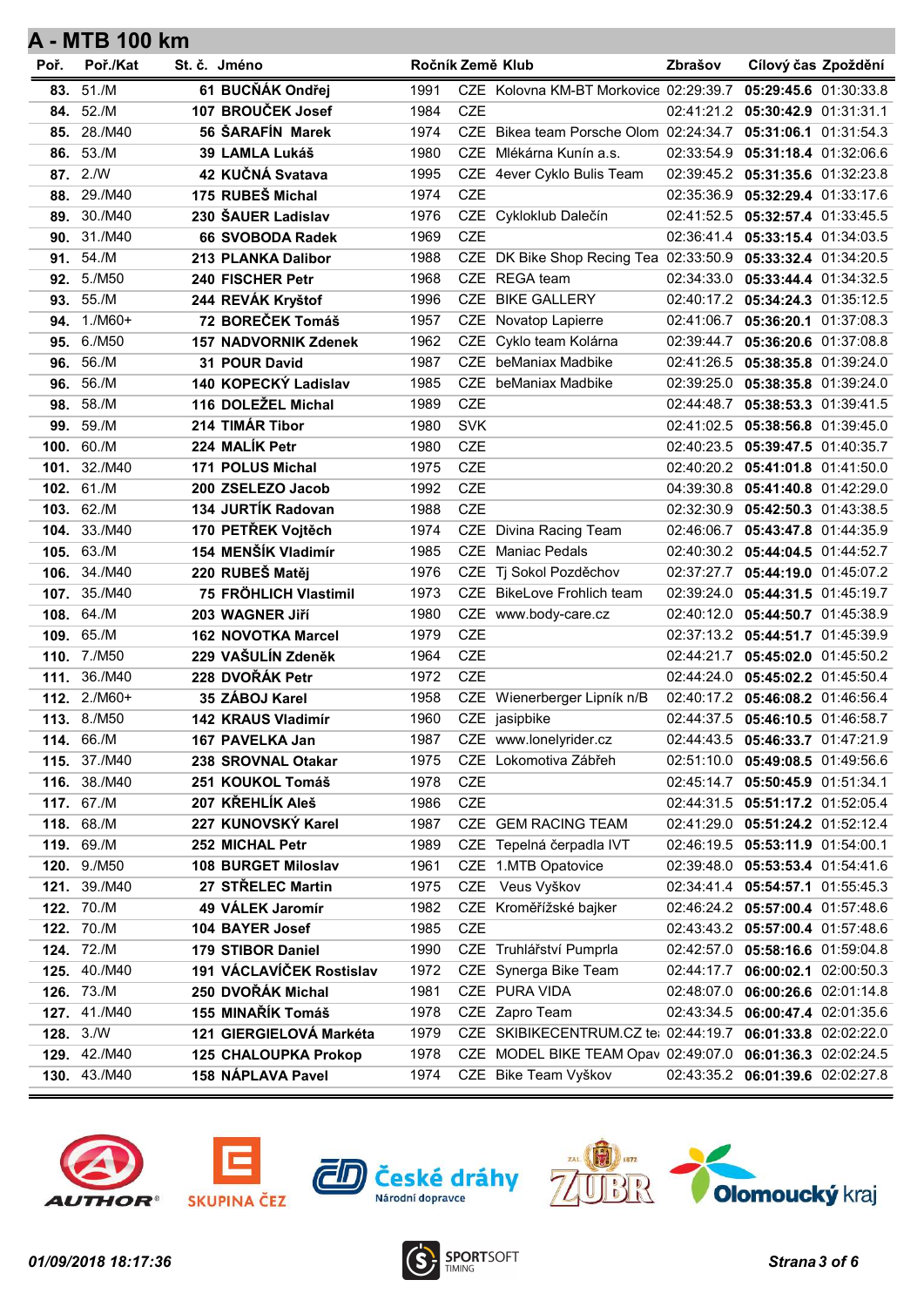| Poř. | Poř./Kat                 | St. č. Jméno                                 | Ročník Země Klub |            |                                                                | Zbrašov    | Cílový čas Zpoždění                  |  |
|------|--------------------------|----------------------------------------------|------------------|------------|----------------------------------------------------------------|------------|--------------------------------------|--|
|      | 131. 74./M               | 147 LAČNÝ Milan                              | 1981             | <b>CZE</b> |                                                                | 02:52:33.0 | 06:01:41.6 02:02:29.8                |  |
| 132. | 10./M50                  | 74 VACENOVSKY Vit                            | 1968             |            | CZE Kt Tryskomys                                               | 02:54:34.5 | 06:02:06.1 02:02:54.3                |  |
|      | 133. 75./M               | 215 NEMRAVA Petr                             | 1980             | <b>CZE</b> |                                                                |            | 02:48:01.5 06:02:15.6 02:03:03.8     |  |
| 134. | 44./M40                  | <b>146 KURKA Tomas</b>                       | 1972             |            | CZE PuraVida                                                   |            | 02:48:23.7 06:03:27.8 02:04:16.0     |  |
| 135. | 11./M50                  | 169 PETRŮJ Martin                            | 1968             |            | CZE ZVONEK SPORT Valašsk 03:00:01.0                            |            | 06:04:26.1 02:05:14.2                |  |
| 136. | 76./M                    | 202 MIKULA Jan                               | 1990             | <b>CZE</b> |                                                                | 02:41:01.7 | 06:05:01.6 02:05:49.7                |  |
|      | 137. 45./M40             | 225 VAVREČKA Lumír                           | 1970             |            | CZE RC SVIADNOV                                                |            | 02:54:26.5 06:05:02.1 02:05:50.2     |  |
|      | 138. 77./M               | 183 ŠINDLER Robert                           | 1979             |            | CZE HC ORLOVÁ                                                  | 02:41:28.0 | 06:05:16.1 02:06:04.2                |  |
| 139. | 46./M40                  | <b>101 BAMBUCH Miroslav</b>                  | 1977             | <b>CZE</b> |                                                                | 02:51:44.5 | 06:05:38.8 02:06:27.0                |  |
| 140. | 47./M40                  | 221 KREJČIŘÍK Petr                           | 1974             | CZE        | <b>Cyklosport Hranice</b>                                      | 02:40:07.7 | 06:06:52.8 02:07:41.0                |  |
| 141. | 48./M40                  | 103 BARTUŠEK Jaroslav                        | 1970             |            | CZE Chrudim                                                    |            | 02:49:45.2 06:06:53.3 02:07:41.5     |  |
|      | 142. 78./M               | 122 HAVLÍČEK Miroslav                        | 1992             |            | CZE GAPP System - Cabtech                                      | 02:46:36.0 | 06:07:20.0 02:08:08.2                |  |
| 143. | 49./M40                  | 131 JÍLEK Richard                            | 1972             |            | CZE BIKE TEAM Porsche Olon 02:53:58.0                          |            | 06:07:29.8 02:08:18.0                |  |
| 144. | 50./M40                  | 115 DOHNALEK Radek                           | 1975             | <b>CZE</b> |                                                                | 02:44:29.5 | 06:08:58.0 02:09:46.2                |  |
|      | 145. 4./W                | 41 SICHÁLKOVÁ Natálie                        | 1994             | <b>CZE</b> |                                                                |            | 02:54:30.0 06:09:56.0 02:10:44.2     |  |
|      | 146. 51./M40             | 193 VOSTAL Petr                              | 1974             |            | CZE energetikastaveb.com                                       |            | 02:40:06.2   06:11:22.2   02:12:10.4 |  |
|      | 147. 3./M60+             | 70 HRNKO Štefan                              | 1958             |            | SVK Bytča                                                      | 02:52:42.7 | 06:11:38.5 02:12:26.7                |  |
|      | <b>148.</b> 52./M40      | 226 HLAVA Josef                              | 1977             |            | CZE SKI KLUB 2009                                              |            | 02:51:05.2 06:11:45.2 02:12:33.4     |  |
|      | <b>149.</b> 12./M50      | 219 SZOLONY Tomáš                            | 1966             | <b>CZE</b> |                                                                |            | 02:54:32.2 06:13:44.2 02:14:32.4     |  |
|      | 150. 53./M40             | 127 JAKEŠ Jiří                               | 1977             |            | CZE BITTERS SUPERIOR CYI 03:12:20.5 06:15:31.0 02:16:19.1      |            |                                      |  |
|      | 151. 54./M40             | 163 NOVOTNÝ Michal                           | 1977             |            | CZE BudEx                                                      | 02:51:45.5 | 06:15:42.5 02:16:30.6                |  |
| 152. | 55./M40                  | 168 PAVLÍK Libor                             | 1969             | <b>CZE</b> |                                                                |            | 02:51:05.2 06:18:58.7 02:19:46.9     |  |
|      | <b>153.</b> 56./M40      | 243 PEKÁREK Michal                           | 1973             |            | CZE BIKE GALLERY                                               |            | 02:59:59.2 06:19:56.4 02:20:44.6     |  |
| 154. | 13./M50                  | 172 RÁB Ivo                                  | 1967             | <b>CZE</b> |                                                                |            | 02:57:37.2 06:20:09.2 02:20:57.3     |  |
|      | 155. 79./M               | 112 CYGÁNEK Michal                           | 1979             |            | CZE Šóral bike Prostějov                                       |            | 02:49:30.2 06:20:28.4 02:21:16.6     |  |
|      | 156. 57./M40             | 236 REMEŠ Jaroslav                           | 1974             |            | CZE OD MORAVA                                                  | 02:54:28.7 | 06:20:43.9 02:21:32.1                |  |
|      | 157. 58./M40             | 187 ŠUPÍK Miroslav                           | 1973             | <b>CZE</b> |                                                                |            | 02:51:10.5 06:21:33.4 02:22:21.6     |  |
| 158. | 14./M50                  | 16 KOLESA Luděk                              | 1961             |            | CZE Kbely Cycling Team                                         |            | 02:55:54.0 06:21:35.1 02:22:23.3     |  |
| 159. | 59./M40                  | 130 JELÍNEK Tomáš                            | 1972             |            | CZE Restaurace Leguán                                          | 02:54:39.7 | 06:21:39.6 02:22:27.8                |  |
| 160. | 15./M50                  | 197 ZAPLETAL Antonín                         | 1968             |            | <b>CZE</b> Black Panthers                                      | 02:51:08.0 | 06:22:42.6 02:23:30.8                |  |
|      | 161. 60./M40             | 123 HOLEC Radek                              | 1974             |            | CZE CEMEX bike team / BCS                                      |            | 02:52:40.7 06:24:45.4 02:25:33.6     |  |
|      | 162. 80./M               | 143 KŘÍŽEK Jakub                             | 1988             | CZE        |                                                                |            | 02:55:58.5   06:27:11.3   02:27:59.5 |  |
|      | 163. 81./M               | 216 KALINA Michal                            | 1980             | CZE        |                                                                |            | 03:03:41.0 06:27:38.3 02:28:26.5     |  |
|      | 164. 61./M40             | 105 BERAN Radek                              | 1973             | CZE        |                                                                |            | 02:49:42.0  06:28:07.1  02:28:55.3   |  |
|      | 165. 82./M<br>166. 83./M | <b>133 JURENKA Pavel</b><br>141 KOPEČNÝ Petr | 1981<br>1982     | CZE        | CZE Maratonský klub Prostějov 03:02:15.2 06:30:04.1 02:30:52.2 |            | 03:05:32.5   06:31:17.3   02:32:05.5 |  |
|      | 167. 62./M40             | 153 MACHARÁČEK Jan                           | 1971             | CZE        |                                                                |            | 03:04:07.2   06:33:16.5   02:34:04.7 |  |
|      | 168. 84./M               | 156 MRÁZ Jan                                 | 1981             | CZE        |                                                                |            | 02:48:09.2  06:34:51.8  02:35:40.0   |  |
|      | 169. 63./M40             | 195 VYBÍRAL Zdeněk                           | 1973             |            | CZE CRAZY BIKE TEAM Lipníl 02:55:50.2 06:36:18.3 02:37:06.4    |            |                                      |  |
|      | 170. 85./M               | 111 CAHA Martin                              | 1981             |            | CZE Všetulské Bajk Tým                                         |            | 02:54:35.5 06:36:28.3 02:37:16.4     |  |
|      | 171. 86./M               | 218 ANDRÝSEK Václav                          | 1997             |            | CZE JEDEEEM                                                    |            |                                      |  |
|      | 172. 64./M40             | 189 TICHÝ Robert                             | 1969             |            | CZE Šóral bike Prostějov                                       |            | 03:01:49.2 06:39:07.2 02:39:55.4     |  |
|      | 173. 65./M40             | 117 DRLIK Hynek                              | 1970             | <b>CZE</b> |                                                                |            | 02:53:35.0 06:39:24.0 02:40:12.2     |  |
|      | 174. 66./M40             | 242 SAIBERT Richard                          | 1969             | CZE        |                                                                |            | 03:06:05.5 06:39:49.0 02:40:37.2     |  |
|      | <b>175.</b> 1./W40       | 110 BUŠKOVÁ Leona                            | 1972             |            | CZE GHOST Team                                                 |            | 03:04:22.0 06:40:24.2 02:41:12.4     |  |
|      | 176. 67./M40             | <b>149 LINHART Michal</b>                    | 1978             |            | CZE RSFT                                                       |            | 02:57:26.0 06:43:31.4 02:44:19.6     |  |
|      | 177. 68./M40             | <b>54 PUMPRLA Libor</b>                      | 1975             |            | CZE Truhlářství Pumprla                                        |            | 03:05:48.2 06:43:53.2 02:44:41.4     |  |
|      | 178. 87./M               | 137 KALUŽÍK Petr                             | 1991             | CZE        |                                                                |            | 03:02:12.0 06:44:26.2 02:45:14.4     |  |
|      |                          |                                              |                  |            |                                                                |            |                                      |  |









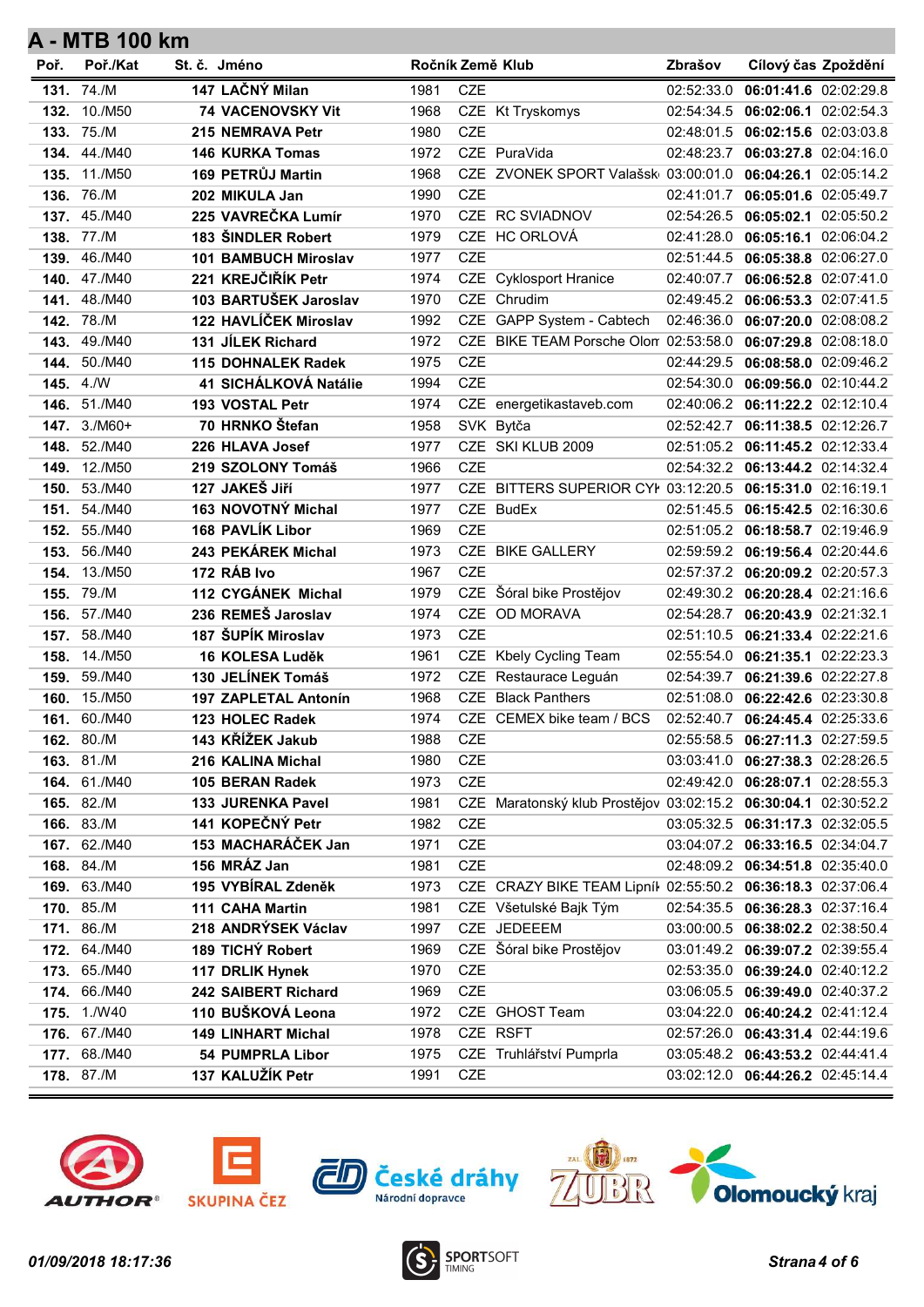| Poř. | Poř./Kat     | St. č. Jméno |                                      | Ročník Země Klub |            |                                                               | Zbrašov        | Cílový čas Zpoždění                |  |
|------|--------------|--------------|--------------------------------------|------------------|------------|---------------------------------------------------------------|----------------|------------------------------------|--|
|      | 179. 88./M   |              | 145 KUREK Josef                      | 1982             | <b>CZE</b> |                                                               | 03:00:57.7     | 06:46:39.7 02:47:27.8              |  |
| 180. | 69./M40      |              | 160 NĚMEC David                      | 1976             |            | CZE MTB Kozí Chlívek                                          | 02:56:52.7     | 06:47:31.2 02:48:19.3              |  |
|      | 181. 70./M40 |              | <b>161 NETUSIL Marek</b>             | 1973             |            | CZE MALVAS                                                    |                | 02:59:39.7 06:48:48.4 02:49:36.6   |  |
|      | 182. 89./M   |              | 177 SOROKA Jan                       | 1980             |            | CZE ELEVEN MERCEDES MIT 03:04:05.7 06:50:03.4 02:50:51.6      |                |                                    |  |
|      | 183. 90./M   |              | 151 LIŠKA Miroslav                   | 1983             | <b>CZE</b> |                                                               | 03:06:38.0     | 06:55:26.8 02:56:15.0              |  |
| 184. | 91./M        |              | 126 JAKEŠ Leoš                       | 1981             |            | CZE Bike Team Police                                          | 03:05:24.0     | 06:55:55.6 02:56:43.8              |  |
| 185. | 16./M50      |              | 63 HAVLÍK Pavel                      | 1967             |            | CZE KT Tryskomyš                                              |                | 03:17:28.0 06:58:14.5 02:59:02.7   |  |
|      | 186. 2./W40  |              | 232 NYTROVÁ Andrea                   | 1970             | <b>CZE</b> |                                                               |                | 03:21:10.8 07:02:53.3 03:03:41.4   |  |
|      | 187. 92./M   |              | 173 REJZEK Lukáš                     | 1984             | <b>CZE</b> |                                                               |                | 03:01:52.2 07:03:19.3 03:04:07.4   |  |
| 188. | 93./M        |              | 118 DURICA Štefan                    | 1986             |            | CZE Crazy bike team                                           |                | 03:06:41.2 07:04:11.7 03:04:59.9   |  |
|      | 189. 17./M50 |              | 165 PAVELEK Jaromír                  | 1964             |            | CZE MOUNTAINTIME.cz                                           |                | 03:15:13.5 07:05:12.5 03:06:00.7   |  |
| 190. | 71./M40      |              | 51 PECL Jiří                         | 1970             | <b>CZE</b> | MTB Kozí Chlívek                                              |                | 03:13:21.7 07:10:03.2 03:10:51.4   |  |
|      | 190. 71./M40 |              | 182 SYMERSKÝ Petr                    | 1976             |            | CZE Kozí Chlívek                                              |                | 03:13:20.8 07:10:03.2 03:10:51.4   |  |
| 192. | 94./M        |              | 120 FILÍPEK Petr                     | 1984             | <b>CZE</b> |                                                               |                | 03:22:16.8 07:10:28.5 03:11:16.6   |  |
|      | 193. 73./M40 |              | <b>136 KALDA Martin</b>              | 1978             | <b>CZE</b> |                                                               |                | 03:21:09.5 07:14:54.4 03:15:42.6   |  |
|      | 194. 74./M40 |              | 106 BOČEK Vítězslav                  | 1970             |            | CZE Nábytkové studio Lazecký 03:15:11.0 07:15:25.4 03:16:13.6 |                |                                    |  |
| 195. | 18./M50      |              | 176 RYCHLÝ Lubomír                   | 1964             | <b>CZE</b> |                                                               |                | 03:16:11.0 07:17:14.1 03:18:02.3   |  |
| 196. | 75./M40      |              | 138 KLVANA Roman                     | 1973             |            | CZE DRAHOTUŠE ROCK                                            |                | 03:19:16.2 07:17:15.4 03:18:03.6   |  |
|      | 197. 76./M40 |              | 188 ŠVAJKA Pavel                     | 1977             | <b>CZE</b> |                                                               |                | 03:08:52.0  07:21:27.8  03:22:16.0 |  |
| 198. | $4./M60+$    |              | 64 KOLÁŘ Pavel                       | 1953             |            | CZE Drásal TEAM Holešov                                       |                | 03:21:04.0  07:22:56.1  03:23:44.3 |  |
| 199. | 19./M50      |              | 135 KÁLAL Marek                      | 1968             | <b>CZE</b> |                                                               |                | 03:24:51.0 07:28:23.5 03:29:11.7   |  |
|      | 200. 77./M40 |              | 109 BURIAN Pavel                     | 1975             |            | CZE TZ pro                                                    |                | 03:24:30.0 07:35:53.7 03:36:41.9   |  |
|      | 201. 95./M   |              | 174 ROZKOŠNÝ Petr                    | 1984             | <b>CZE</b> |                                                               |                | 03:20:41.0 07:38:40.0 03:39:28.1   |  |
| 202. | 96./M        |              | 223 HODIS Jakub                      | 1979             | CZE        |                                                               |                | 03:21:13.5 07:39:02.2 03:39:50.3   |  |
| 203. | 78./M40      |              | 139 KOLAJTA Petr                     | 1974             | <b>CZE</b> |                                                               |                | 03:29:06.0  07:40:25.4  03:41:13.6 |  |
|      | 204. 79./M40 |              | 184 ŠNAJDAR Roman                    | 1969             | <b>CZE</b> |                                                               |                | 03:35:09.3 07:42:13.6 03:43:01.8   |  |
|      | 205. 80./M40 |              | 119 DVOŘÁK Aleš                      | 1972             |            | CZE VYŠKOV                                                    |                | 03:28:01.5 07:44:06.9 03:44:55.0   |  |
|      | 206. 81./M40 |              | 166 PAVELKA Jaroslav                 | 1977             | <b>CZE</b> |                                                               |                | 03:30:10.5 07:45:17.1 03:46:05.3   |  |
|      | 207. 82./M40 |              | 159 NAVRÁTIL Tomáš                   | 1978             |            | CZE Crazy bike team                                           |                | 03:32:25.8 07:49:49.1 03:50:37.3   |  |
|      | 208. 83./M40 |              | 178 STÁŇA Michal                     | 1973             |            | CZE PWO                                                       |                | 03:22:05.2 07:58:43.7 03:59:31.9   |  |
|      | 209. 84./M40 |              | 113 ČÁP Daniel                       | 1974             |            | CZE MTB Kozí Chlívek                                          |                | 03:30:46.5 08:02:57.9 04:03:46.1   |  |
|      | 210. 85./M40 |              | 196 VYBÍRAL Pavel                    | 1974             |            | CZE NAPOHODU SPORT TEA 03:40:37.5 08:27:49.3 04:28:37.4       |                |                                    |  |
|      | 211. 86./M40 |              | 129 JEDLIČKA Zdeněk                  | 1974<br>1986     | CZE        |                                                               |                | 03:41:34.3 08:29:30.1 04:30:18.3   |  |
|      | M<br>M40     |              | 14 KOBLIHA Ondřej<br>38 TOČEK Robert | 1977             |            | CZE WWW.ZLINSKA50.CZ<br>CZE CK SALAŠ                          |                | <b>DNS</b>                         |  |
|      | W            |              | 40 CESNAKOVÁ Milena                  | 1985             |            | CZE Maloja - Rocky Mountain 1                                 |                | <b>DNS</b><br><b>DNS</b>           |  |
|      | М            |              | 47 TOMAŠOV Filip                     | 1996             |            | CZE SKR sportswear                                            |                | <b>DNS</b>                         |  |
|      | M            |              | 52 HOLUB Josef                       | 1979             | CZE        |                                                               |                | <b>DNS</b>                         |  |
|      | M50          |              | 59 SCHIFFER Michael                  | 1966             |            | AUT bile altmann.at                                           |                | <b>DNS</b>                         |  |
|      | M40          |              | <b>77 PELACH Dalibor</b>             | 1973             |            | SVK R-BIKE Dolný Kubín                                        |                | <b>DNS</b>                         |  |
|      | М            |              | 102 BAROT Milan                      | 1983             |            | CZE ČEZ ESCO                                                  |                | <b>DNS</b>                         |  |
|      | M            |              | 186 ŠTUDENT Jan                      | 1982             |            | CZE AHOLD ČR                                                  |                | <b>DNS</b>                         |  |
|      | M            |              | 192 VOLEK Jaromír                    | 1980             |            | CZE SK BAgBIKE                                                |                | <b>DNS</b>                         |  |
|      | M            |              | 198 ZÁVODNÍK Petr                    | 1983             | CZE        |                                                               |                | <b>DNS</b>                         |  |
|      | М            |              | 199 ZOBANÍK Tomáš                    | 1979             |            | CZE HZS OLK                                                   |                | <b>DNS</b>                         |  |
|      | M50          |              | 34 FLÉGL Aleš                        | 1963             |            | CZE CTM silvini R2sport                                       |                | <b>DNF</b>                         |  |
|      | M50          |              | 44 KILNAR Aleš                       | 1963             |            | CZE BIKOMATIC                                                 | 02:32:54.9     | <b>DNF</b>                         |  |
|      | M            |              | 48 VUKELIČ Jakub                     | 1995             |            | CZE FORCE KCK Zlín                                            | 02:19:24.2 DNF |                                    |  |
|      |              |              |                                      |                  |            |                                                               |                |                                    |  |